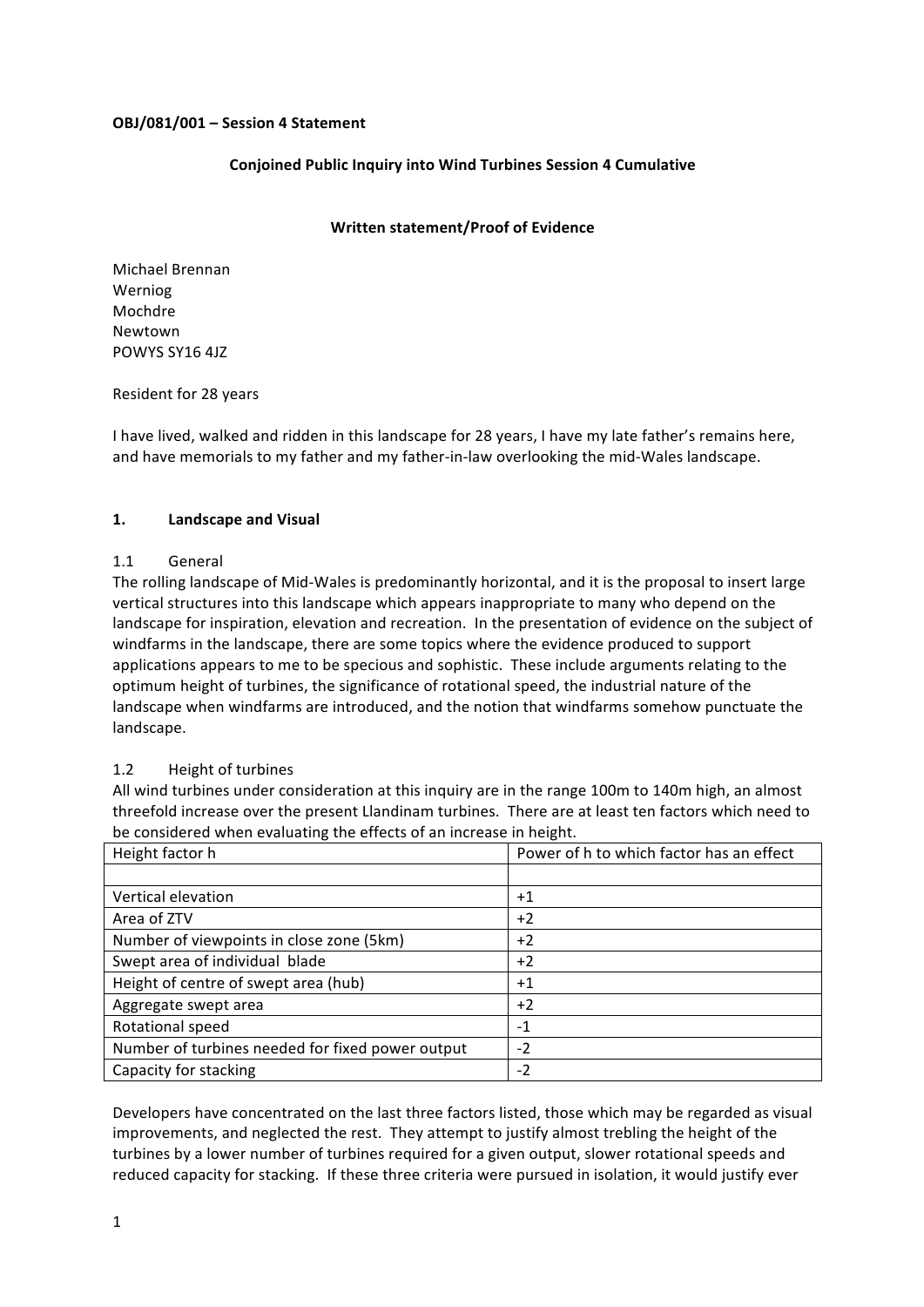larger and larger turbines. The application proposed for Llandinam could be replaced by two turbines (N & S) each 500m high and 45MW capacity (slower rotational speeds, fewer turbines, less capacity for stacking) or even 1 turbine750m high, 90MW capacity (even slower rotational speeds, etc). If the outcome seems preposterous, then the model is wrong.

# 1.3 Rotational speeds

One of the arguments used to justify the increased height of turbines is the reduction in rotational speed. The replacement turbines proposed for the Llandinam windfarm have a rotational speed of 15 rpm. With a three-bladed rotor, this equates to 45 transits of a blade across the tower. In musical tempo terms, this could be represented as a largo, such as Handel's Largo from Xerxes, "Ombra mai fu". A smaller turbine of 45m, the same height as those in the existing Llandinam windfarm, and achieving the same blade tip speed would have a rotational speed of around 40 rpm. This equates to 120 blade transits per minute, equivalent in musical terms to a moderato, such as a sprightly rendition of the national anthem (Welsh or English). Not a prestissimo agitato, not even a vivace or allegro. In neither case could the blade rotation be described as a blur.

# 1.4 Landscape description as industrial

A landscape occupied by scores of wind turbines was described by objectors as industrial and industrialised. A developer objected to the terms industrial, on the grounds that there would be no workers visible, and hence no industry. This seems based on an definition of industry that predates the Industrial Revolution.

The Industrial Revolution of the  $18<sup>th</sup>$  and  $19<sup>th</sup>$  century is so called because industry was transferred from the individual labourer or craftsman working domestically to large mechanised factories and depersonalised labour. A landscape is occupied by large multiple industrially produced structures which are visually unavoidable. They are intended to produce electricity on an industrial rather than a domestic scale. Therefore it is appropriate to describe the landscape as industrial or industrialised.

L S Lowry depicted the factories of Salford and Manchester with their chimney stacks and associated infrastructure. The broad shape of the underlying natural landscape is evident. Typically there are no workers visible in the scenes, only a few people engaged in recreational activity. At Tate Britain's recent exhibition of Lowry's work the paintings are described in the catalogue as "Industrial Landscapes", and at least one of the paintings is entitled "Industrial Landscape".

# 1.5 Landscape description as "punctuated" by turbines

A developer has described the individual structures in a windfarm as "punctuating" the landscape. The function of punctuation in the written and and spoken word is to add sense, by separating the text into sentences, clauses and phrases, and by indicating quotations, questions and exclamations. The imposition of turbines at random in a landscape could not be said to add sense or to assist in the understanding of that landscape in any way. Rather it would act to confuse and disrupt the interpretation of the landscape.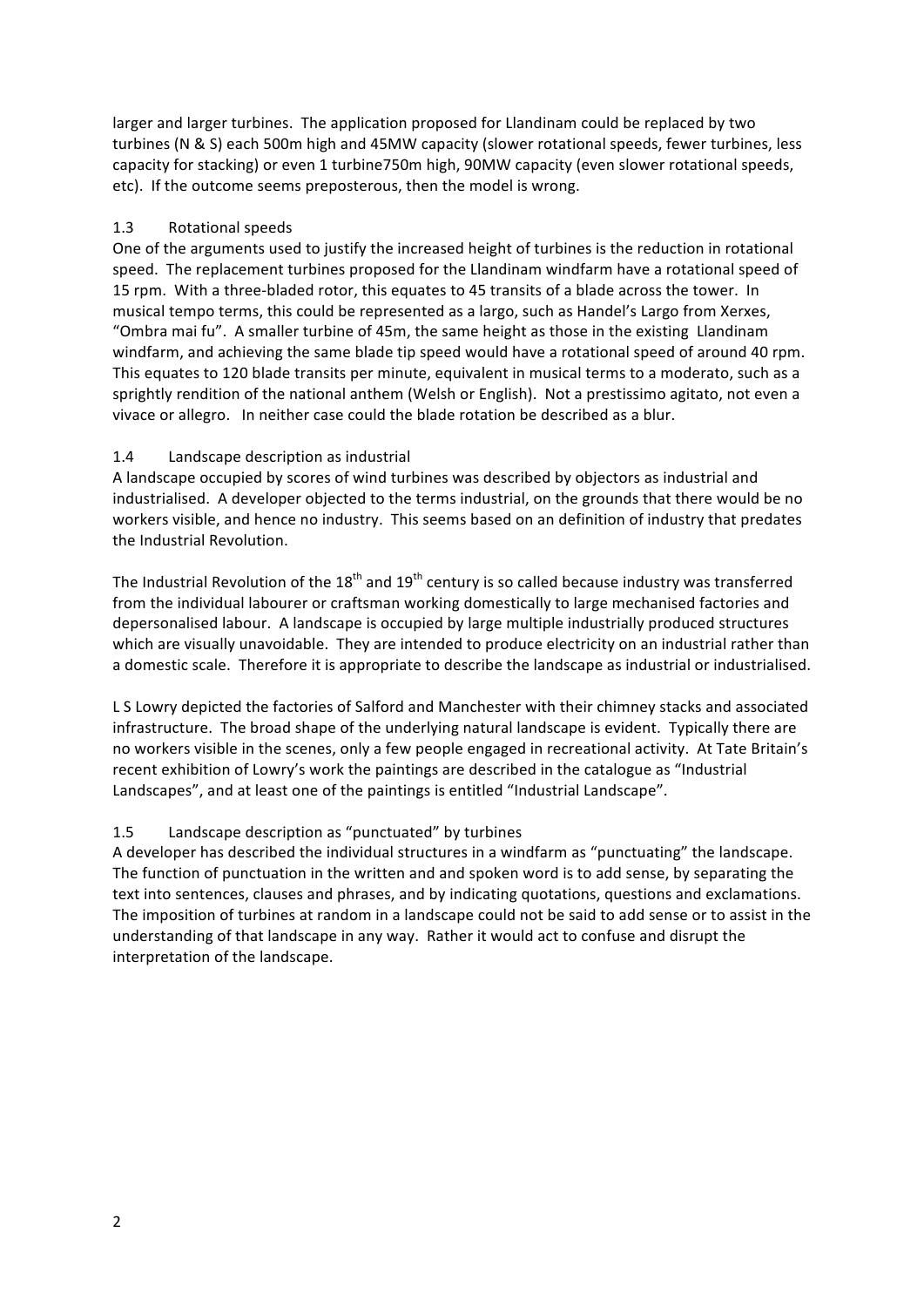# **2. Rights of Way**

## 2.1 General

The Wynford Vaughan Thomas memorial lookout at Glaslyn, between Dylife and Aberhosan, was one of the chosen landscape viewpoints for SSA B. The impact on views from the lookout and its sculpted viewing table were discussed. What wasn't mentioned was that Wynford made a journey through Wales on horseback in 1967, after he retired from his broadcasting career. Details of his route are difficult to discover, but one of my neighbours in Mochdre met him by chance within a mile of my smallholding.

A few years ago, when I made my own 5-day cross-Wales journey on horseback to Cadair Idris and back, I met my wife and her mother for lunch on day 1 at Wynford's memorial. My gaze followed his gesticulating arm to the peaks of mid-Wales and my destination. I'm sure my shared experience with Wynford is not unique. Whenever I visit this lookout I meet other visitors from near and far. The website Wales Tourist Information describes it as the most beautiful view in the world, and it was obviously Wynford's favourite. But like me, Wynford didn't simply view the landscape from individual viewpoints. He travelled through the landscape, enjoying and savouring it as he went. These connections add further elements of significance and value to the inviting mountain views from his favourite place.

## 2.2 Impact of turbines on Rights of Way

The proximity of some of the proposed turbines to footpaths, bridleways and national trails will make the paths unusable for some horses, and intimidating and unacceptable to many walkers and riders. The British Horse Society recommends a clearance of 3 times the turbine height for bridleways and 4 times the height for national trails. The intention is to provide clearance that will permit the vast majority of horses and riders to pass the turbines safely. Some riders and their horses may be content to pass turbines at closer distances, but for those that cannot, the presence of turbines at closer proximity is effectively an obstruction. Some riders can pass, others cannot. If by comparison a locked gate were placed across a bridleway, that would be recognised as an obstruction, despite the fact that some riders could pass the gate by jumping it. Some riders can pass, others cannot, and it is recognised as an obstruction.

Evidence from Whitelees windfarm in Scotland shows horses and riders passing through the windfarm with few problems, although the distances are not determinable. However, this is a classic case of bias by selection. Participation is by volunteering to perform a challenging task. Some riders will feel confident based on previous experience, and will volunteer. Other riders will not feel confident based on previous experience, and will not volunteer. Hence the participators do not represent the non-participators or the general population of riders.

There are also other issues where the situation shown at Whitelees differs from that in Wales, particularly that of open access to horses through the Scotland Open Access Code, the fact that this was a familiarisation day rather than a ride through an operational windfarm.